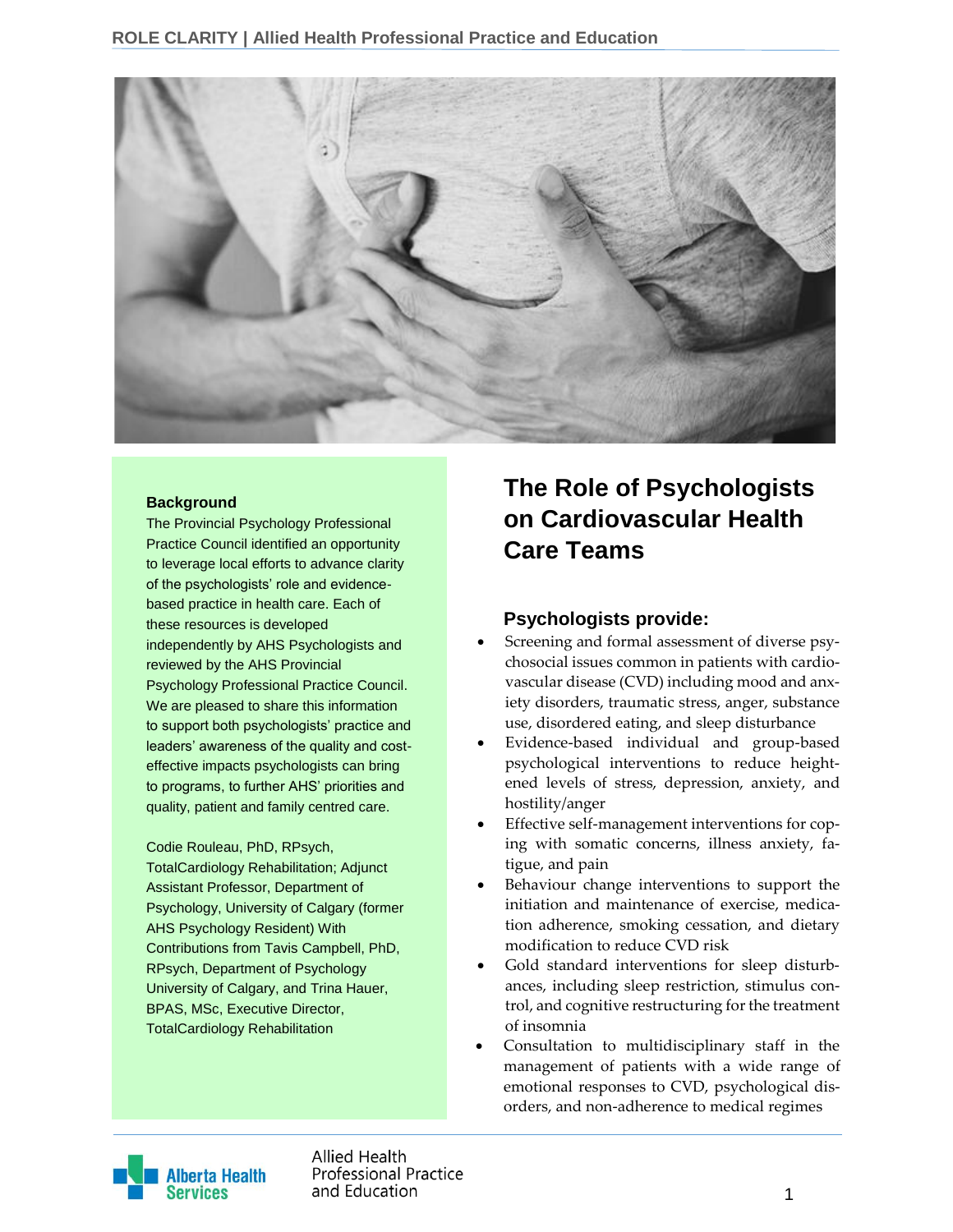- Couple- and family-based interventions to assist patients' loved ones in coping with CVD, and to support family-based efforts at initiating and maintaining heart-healthy living
- Program development and evaluation services in addition to research support and initiatives
- Ethical consultation concerning patient and family management
- Training multidisciplinary health care providers to deliver behavioural strategies for promoting treatment adherence and for responding to challenging or distressed patients
- Mentorship and supervision to clinical and research trainees from a variety of health-related fields

## **Cardiovascular Disease**

- CVD is a broad term to describe diseases of the vascular system and heart. It includes coronary artery disease (CAD), heart failure, heart valve disease, congenital heart disease, arrhythmias, peripheral artery disease, and stroke.
- CVD commonly results from arteries that are narrowed (i.e., atherosclerosis) and/or hardened (i.e., arteriosclerosis). Atherosclerosis and arteriosclerosis can lead to angina (chest pain) and myocardial infarction (MI; also known as a heart attack).
- CVDs are the leading cause of mortality worldwide<sup>1</sup> and are responsible for 25% of all Canadian deaths and 22 billion dollars in annual health care  $costs<sup>2,3</sup>$ .
- Increased risk of CVD is associated with several non-modifiable patient characteristics including older age, hereditary factors, and ethnic background (e.g., South Asian, Indigenous peoples); however CVD affects many people with diverse backgrounds<sup>1,6,7</sup>.
- The majority of CVD risk is associated with a small set of behavioural factors, including smoking, excess weight, sedentary behaviour, lack of exercise, dietary factors, and stress/psychosocial factors<sup>8</sup> .

## **Typical Psychological Issues Faced by Patients with CVD**

 Significant advances in medical management for CVDs have led to large reductions in mortality<sup>9</sup>. As a consequence, an increasing number of individuals are living with complex psychosocial and

behavioural health needs related to chronic disease management.

- Psychological distress is common in patients with CVD. Emotional reactions after a cardiac event include concerns about the course of illness, adjustment to physical limitations, changing interpersonal relationships, return-to-work, difficulty making lifestyle changes, and financial stress $ors<sup>10</sup>$ .
- Key psychosocial issues covered in the Canadian Association of Cardiovascular Prevention and Rehabilitation  $(CACPR)$  guidelines<sup>11</sup>, and deemed relevant to CVD patients, include psychological distress, depression, anxiety, sleep disturbance, social isolation, sexual concerns, addictions, personality factors, and difficulty adhering to recommended health behaviour changes.
- The prevalence of psychological distress in people with CVD is difficult to exactly estimate due to differences in definition/measurement, timeframe, and demographic factors.
- The majority of research has been on depression (i.e., major depressive disorder) in individuals with CAD. The point prevalence of depression in patients with CVD is in the range of 20-30%<sup>12</sup> .
- In heterogeneous CVD samples, it is estimated that 37-41% of patients have elevated symptoms of anxiety<sup>11</sup>.

## **The Role of Psychological Factors in the Onset/Maintenance of CVD**

- The CACPR guidelines report "strong, prospective evidence that psychosocial factors are associated with an increased risk of developing symptomatic coronary artery disease and convey a worse prognosis in cardiovascular populations." (P. 107) 11
- One of the most widely cited studies relevant to psychosocial factors and CVD is INTERHEART**<sup>8</sup>** , a prospective case-control investigation of initial MI with almost 30,000 participants across 52 countries.
- This study reports that over 90% of the risk for initial MI is accounted for by nine modifiable risk factors including abnormal lipids; smoking; hypertension; diabetes; abdominal obesity; psychosocial factors; consumption of fruits, vegetables, and alcohol; and regular physical activity. All of these are strongly linked to psychosocial/behavioural factors, suggesting the important role of

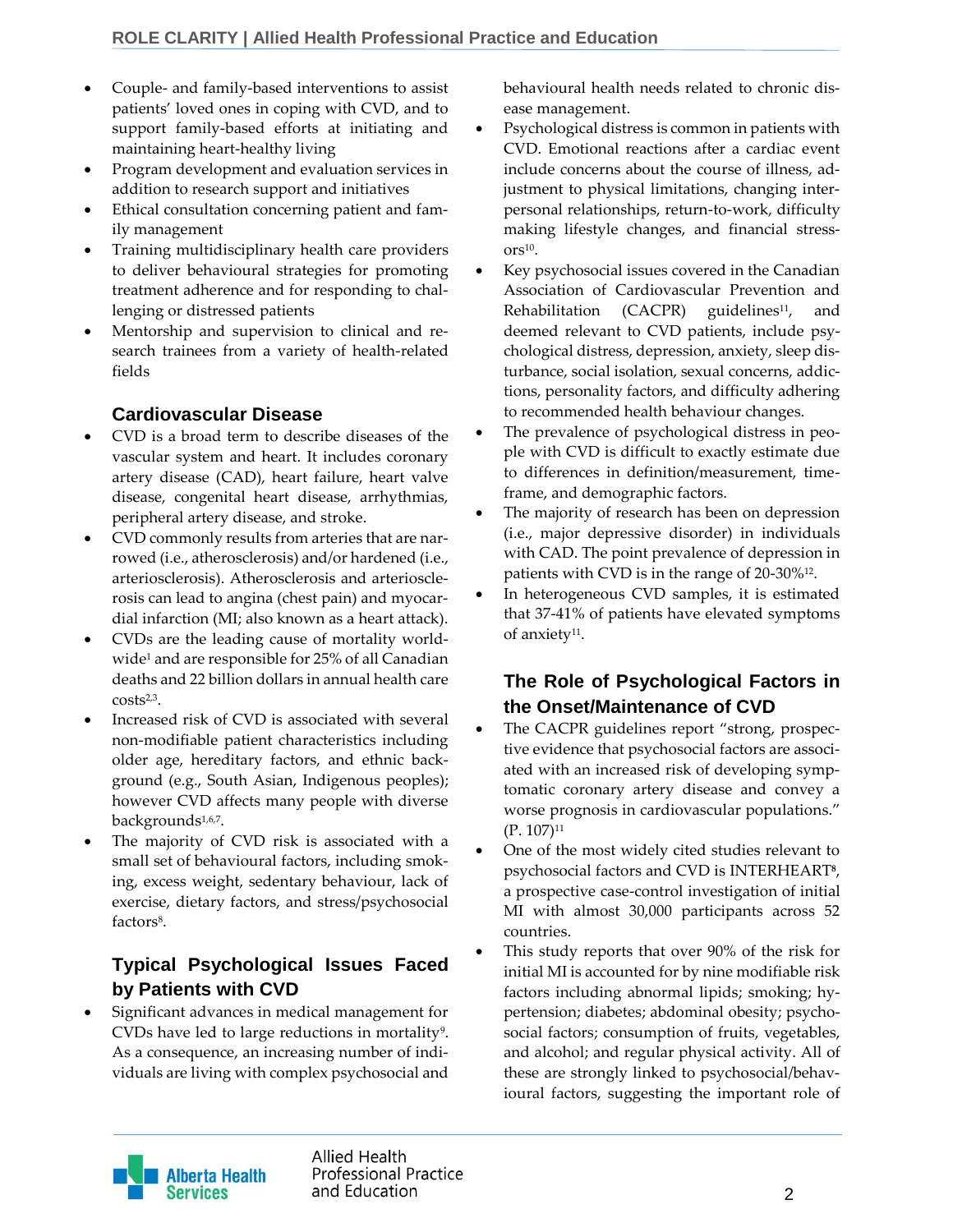psychology to intervene for primary, secondary, and tertiary prevention of CVD.

- In INTERHEART, "psychosocial factors" represented an aggregate measure consisting of depressive symptoms, perceived stress, life events, and low locus of control. The presence of these psychosocial factors increased the chances of having a heart attack by 2.51 (99% CI 2.15–2.93) comparable to odds ratios associated with hypertension and tobacco use (2.48 (2.30–2.68) and 2.95 (2.72–3.20), respectively.
- Psychosocial factors associated with CVD incidence and adverse outcomes include depressed mood, anxiety, low socioeconomic status, social isolation, chronic family stress, hostility/anger, chronic work stress, acute stressors and sleep disturbance<sup>13</sup> . Some of these psychosocial factors are described in further detail below. It is worth noting that psychological risk factors tend to cluster together within individuals.
- In addition to psychological distress, it is important to consider behavioural factors implicated in the pathophysiology of CVD, including smoking, excessive alcohol use, inactivity, dietary factors, and medication non-adherence.

#### **Psychological Distress**

- Self-reported psychological distress (variably defined) is associated with increased risk of CVD events including MI, angina, mortality, and stroke<sup>11</sup> . Chronic psychological distress is associated with increased risk for CAD and worse prognosis<sup>11</sup>.
- Acute psychological stressors can also trigger cardiac events, and are often identifiable by patients in the period preceding their MI $^{\scriptscriptstyle 11}$ .
- Other forms of psychological distress associated with CVD risk include work stress, low socioeconomic status, and social isolation<sup>11</sup>.
- A meta-analysis of 11 prospective studies of patients with existing CVD reports that an aggregate index of optimism, positive affect, purpose, and wellbeing is associated with a 13% reduction in re-hospitalizations/mortality<sup>15</sup> .

#### **Depression**

 Consistent evidence in systematic reviews and meta-analyses shows that depression, as well as elevated depressive symptoms, are associated with an increased risk of developing CVD and worse prognosis, including increased risk of death in patients with existing CVD11,13,14 .

- Mechanisms linking depression to CVD are not entirely clear. A complex bi-directional relationship likely exists, such that depression worsens  $CVD$  and  $CVD$  worsens depression $^{12}$ .
- Both behavioural factors (e.g., depressed individuals may be less likely to adhere to health recommendations, more socially isolated, less likely to participate in cardiac rehabilitation) and biological factors (e.g., depressed individuals are susceptible to autonomic nervous system activation, inflammation, mental stress-induced ischemia) are likely to play a role<sup>11,12,13</sup>.

### **Anxiety**

- Compared to depression, anxiety is not as wellstudied and findings are mixed. Anxiety is generally not as robust a predictor of CVD endpoints as depression, and the associations between anxiety and CAD have generally been smaller11,13 .
- Elevated anxiety predicts mortality 10 years after coronary angioplasty (HR, 1.50; 95% CI 1.14– 1.98)16. However, some studies with CVD samples show no significant association between anxiety and mortality<sup>17</sup>, or show that anxiety reduces the likelihood of premature mortality<sup>18</sup> .
- Mixed findings could relate to the observation that anxiety is adaptive under some circumstances (e.g., by motivating treatment adherence) and that significant comorbidity exists between anxiety and depression.

### **Sleep**

- An emerging area of research relates to sleep as a potential CVD risk factor. Sleep disturbances associated with cardiovascular risk factors and disease include: shiftwork, short and long sleep, obstructive sleep apnea, and insomnia13,19 .
- Short sleep (typically defined as less than 5-6 hours/night) is associated with mortality (RR, 1.12; 95% CI, 1.08-1.16), diabetes mellitus (1.37, 1.22-1.53), hypertension (1.17, 1.09-1.26), CVD (1.16, 1.10-1.23), CAD (1.26, 1.15-1.38), and obesity (1.38, 1.25-1.53), according to a meta-analysis of prospective cohort studies<sup>20</sup>.
- Insomnia symptoms (difficulty falling asleep, staying asleep, non-restorative sleep) are prospectively associated with increased risk of developing or dying from various types of CVD including acute MI, CAD, or stroke21,22 .

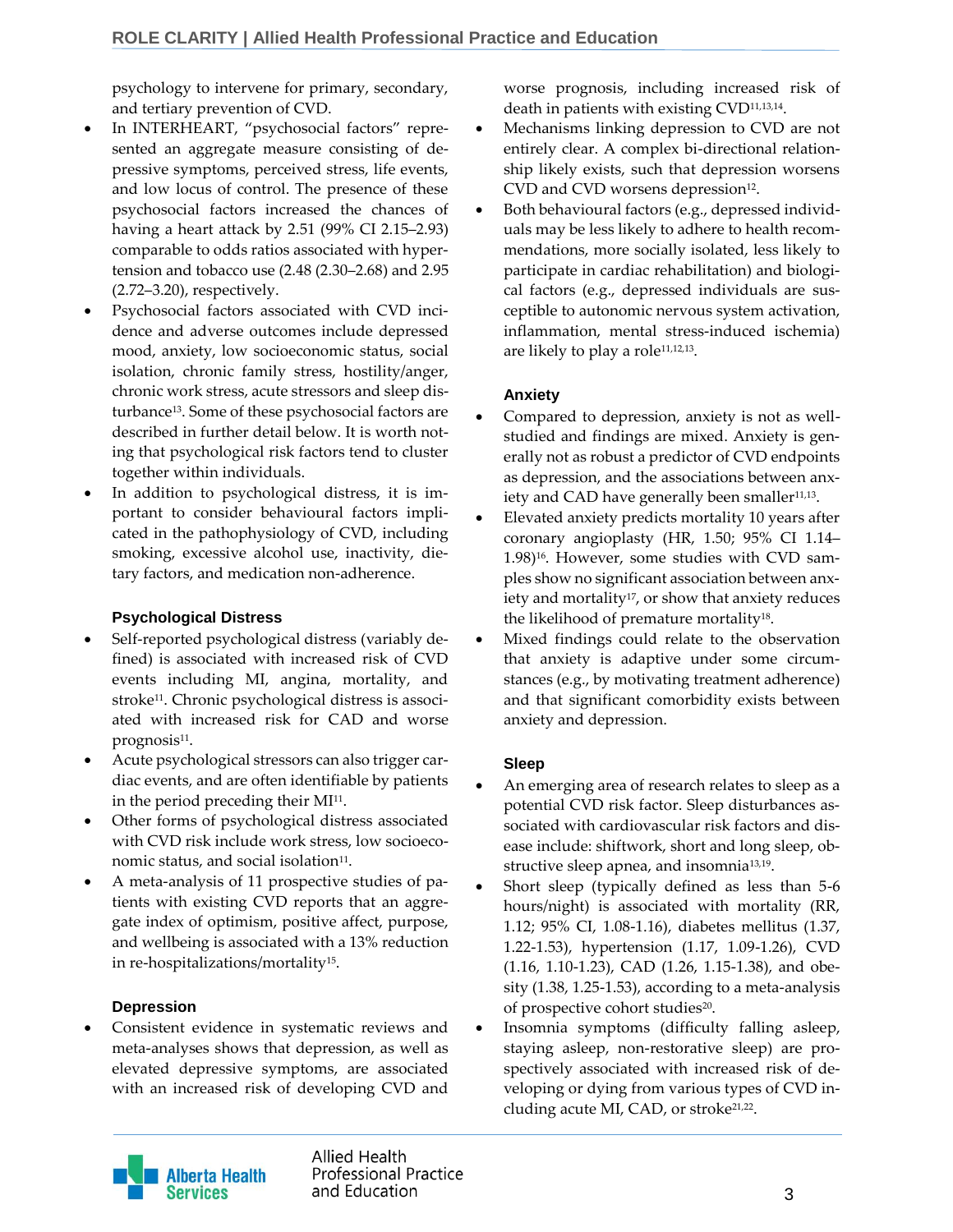## **Psychological Assessment**

- Psychological assessment recommendations regarding CVD generally relate to patients in cardiac rehabilitation and/or screening for psychological distress by multidisciplinary health care providers<sup>11,23</sup>.
- Major cardiology organizations including CACPR recognize the value of routine assessment of psychosocial risk factors with an emphasis on depression screening in cardiac care settings including hospitals, physicians' offices, and cardiac rehabilitation centres<sup>11,24,48,49</sup>.
- Advantages and limitations of screening instruments need to be considered. They serve to alert but not to diagnose. Appropriate follow-up care must be delivered to people with elevated scores11,23,35 .
- Brief screening and assessment instruments for depressed mood and anxiety commonly used with CVD patients include: the Beck Depression Inventory, Hospital Anxiety and Depression Scale, Spielberger State Anxiety Inventory, Profile of Mood States, Symptom Checklist 90, Brief Symptom Inventory, Patient Health Questionnaire, Center for Epidemiologic Studies Depression Scale, and the Psychological General Well Being Index – 611,25<sub>.</sub>
- CVD-specific screeners for psychological distress include: the Cardiac Depression Scale26, Heart Patients Psychological Questionnaire<sup>27</sup> and the Screening Tool for Psychological Distress<sup>28</sup>.
- Without appropriate screening, depression and anxiety frequently go undiagnosed and untreated, at least in part because some symptoms are typical of the CVD itself and/or medication side effects (e.g., fatigue, insomnia, restlessness)<sup>35</sup> .

## **Behavioural Intervention**

 Given the role of behavioural factors in patients' recovery from CVD, nonpharmacologic interventions including exercise-based cardiac rehabilitation and mental health treatments are considered important aspects of cardiovascular care.

### **Cardiac Rehabilitation and Exercise**

 Cardiac rehabilitation is the gold standard secondary and tertiary prevention treatment for people with CVD, and CAD in particular30,31,32 .

- According to the World Health Organization, cardiac rehabilitation is defined as "the sum of activities required to influence favourably the underlying cause of the disease, as well as to ensure the patients the best possible physical, mental and social conditions so that they may…preserve or resume…as normal a place as possible in the life of the community<sup>33</sup>."
- Exercise is a core component of cardiac rehabilitation. Aerobic exercise has also been evaluated as a treatment for depression in patients with CAD34,48 . For example, CAD patients with elevated symptoms of depression who participated in aerobic exercise 3 times per week for four months show improvements in depressed mood comparable to patients randomized to receive antidepressant sertraline, and greater improvements than placebo<sup>35</sup>.
- Participation in cardiac rehabilitation is cost-effective<sup>36</sup> and is associated with significant improvements in mortality/morbidity37,38,39,40 , cardiorespiratory fitness<sup>41</sup>, CVD risk factors<sup>38,39,42</sup>, and psychological health outcomes<sup>38,34,43</sup>.
- Cardiac rehabilitation programs often strive to offer psychological services. In cardiac rehabilitation settings, psychologists can help enhance emotional adjustment (e.g., treatment of depression/anxiety) as well as provide interventions that support health behaviour change (e.g., exercise, weight management, smoking cessation).

### **Psychological Treatment**

- Psychological treatments adapted for CVD patients that have been empirically evaluated include cognitive-behavioural therapy (CBT), psychodynamic therapy, mindfulness-based interventions, supportive counselling, peer support, self-management programs, stress management, problem-solving, skills training, and relaxation therapy (e.g.,  $29,44,45,46$ ).
- As of 2015, 30 randomized controlled trials were identified that evaluated interventions targeting psychological outcomes in people with CVD<sup>45</sup> . Most studies report beneficial effects on stress, anxiety, depression, and combined anxiety/depression, with medium-to-large effect sizes.
- The effects of psychological intervention on psychological end-points (e.g., depressed mood, anxiety) have been more consistent than effects on biomedical end-points (e.g., CVD morbidity and mortality).



Allied Health **Professional Practice** and Education and Equation and Equation and Equation and Equation and Equation and A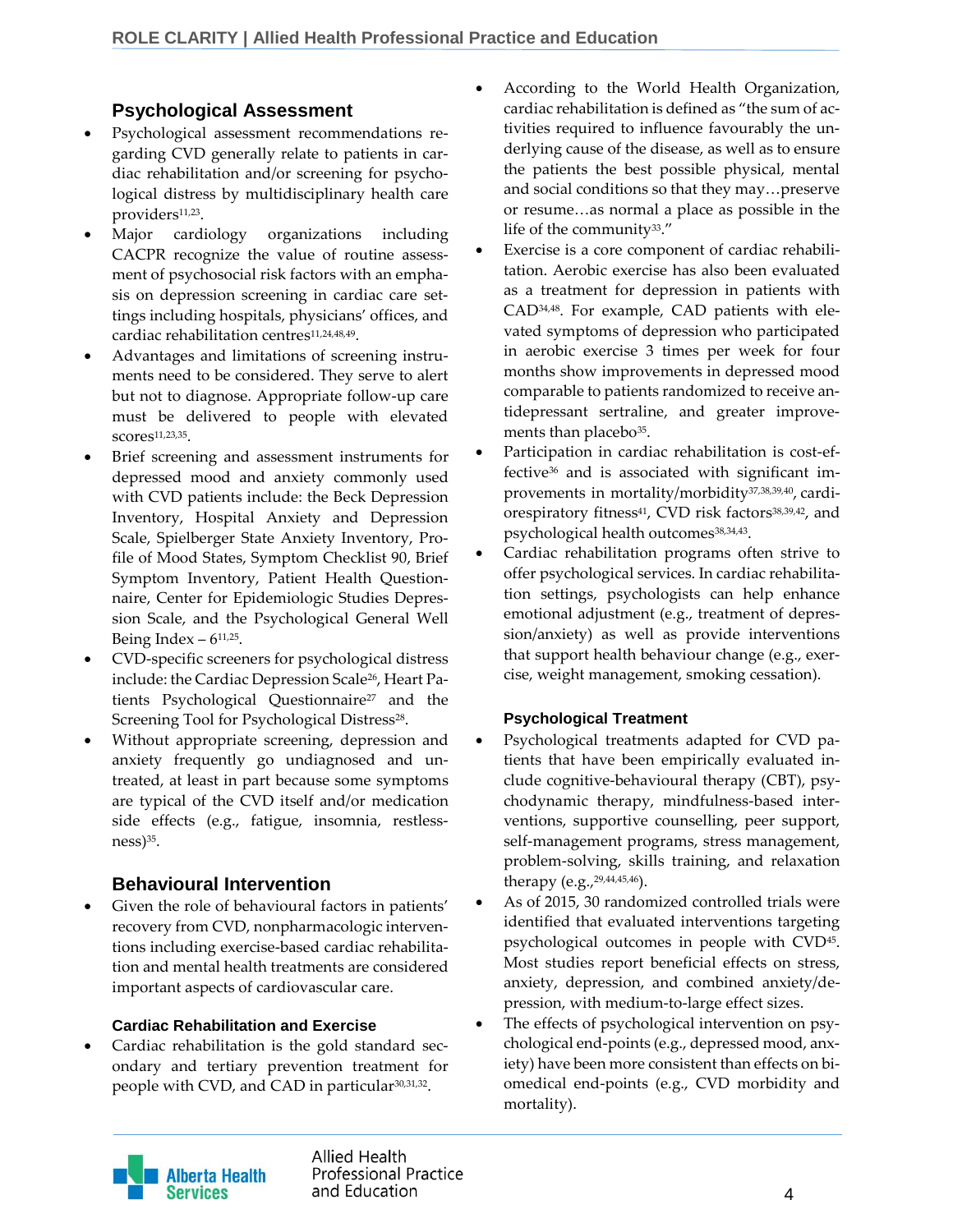- Cochrane reviews of randomized controlled trials testing heterogeneous psychological treatments for individuals with CVD conclude there may be a modest improvement in cardiac mortality29,47. To date, there is no evidence of significant improvements in overall mortality, revascularization, or nonfatal re-infarction.
- Interventions demonstrated to show favourable outcomes include mindfulness-based interventions, problem-solving, psycho-education (focused on CBT and social learning theories), and stress management therapy. Stress management therapy typically included group-based relaxation strategies, progressive muscle relation, and/or aerobic exercise<sup>45</sup> .
- On average, psychological treatments for depressed mood in CAD patients show small but significant effects, according to a review of 64 trials. The highest quality evidence is in favour of  $CBT<sup>46</sup>$ .
- Psychological interventions for CAD patients also show favourable effects on physical health

parameters including blood pressure, lipid profile, and physical quality of life. 28,50

- Under-studied areas of psychological intervention in CVD include: behavioural treatment of sleep disorders, supportive interventions for couples/family members, and behavioural treatments for pain.
- The heterogeneous, multi-component nature of existing psychological interventions, along with poorly described treatment fidelity in some studies, makes it difficult to ascertain the "active ingredients" of successful interventions in CVD populations.
- Importantly, regardless of whether psychological interventions impact CVD morbidity/mortality, it remains important to address psychosocial issues due to detrimental effects on mood and quality of life.

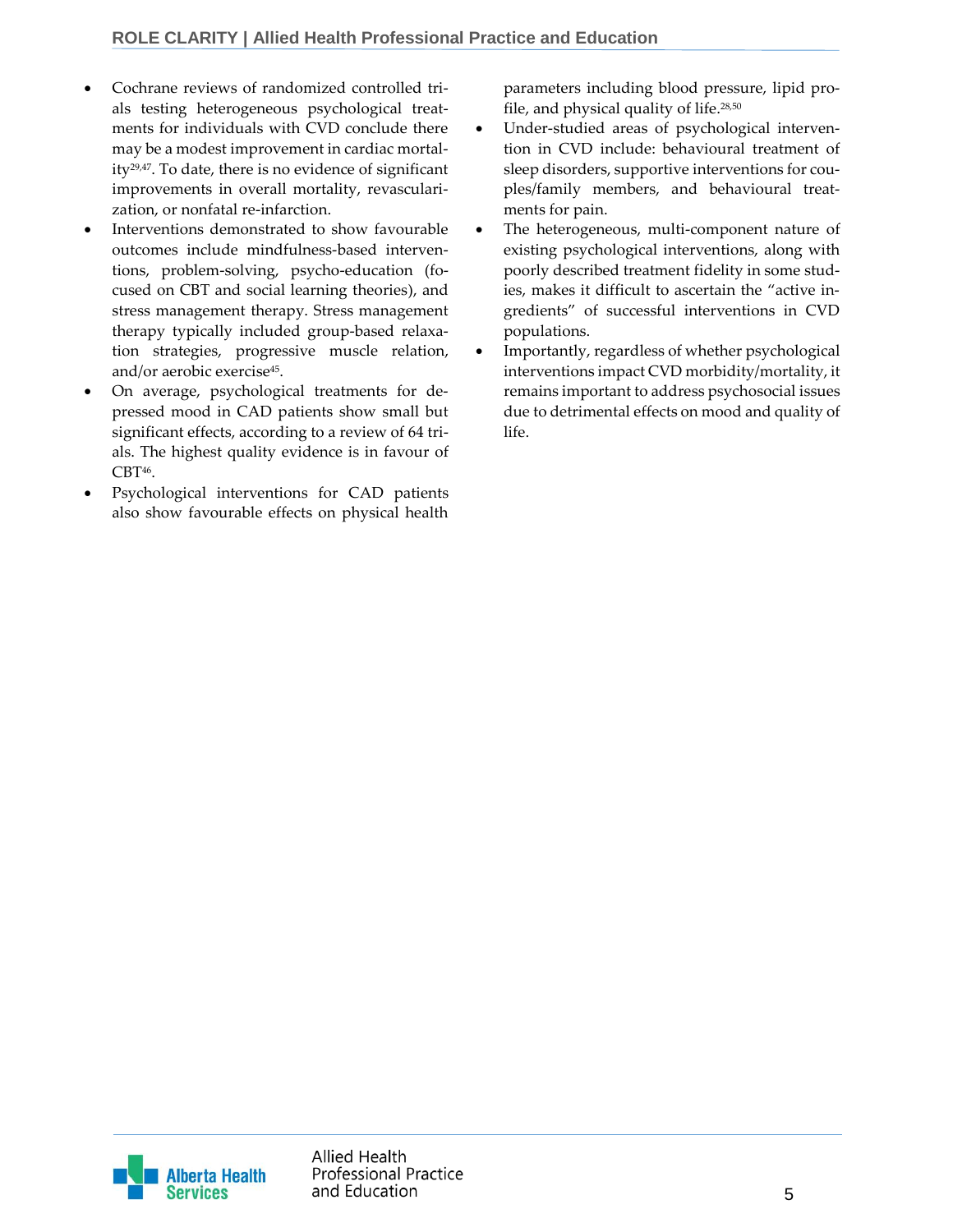## **Recommended Resources on the Provision of Psychological Services with CVD Patients**

R. Allan, J. Fisher, eds., Heart and Mind: The Practice of Cardiac Psychology, 2nd ed., American Psychological Association, Washington, D.C., 2012.

E. Callus, E. Quadri, eds., Clinical Psychology and Congenital Heart Disease: Lifelong Psychological Aspects and Interventions, Springer, 2015.

E.A. Dornelas, ed., Psychotherapy with cardiac patients: Behavioral cardiology in practice, American Psychological Association, Washington, D.C., 2008.

J.A. Stone, ed., Canadian guidelines for cardiac rehabilitation and cardiovascular disease prevention: Translating knowledge into action, 3rd ed., Canadian Association of Cardiac Rehabilitation, Winnipeg, MB, 2009.

#### **References**

- [1] World Health Organization, Cardiovascular diseases (CVDs) fact sheet, (2017)[. https://www.who.int/news](https://www.who.int/news-room/fact-sheets/detail/cardiovascular-diseases-(cvds))[room/fact-sheets/detail/cardiovascular-diseases-\(cvds\)](https://www.who.int/news-room/fact-sheets/detail/cardiovascular-diseases-(cvds)) (accessed November 8, 2019).
- [2] Statistics Canada, Leading causes of death, total population, by age group and sex, Canada, (2015). http://www5.statcan.gc.ca/cansim/a05?lang=eng&id=1020561 (accessed December 29, 2016).
- [3] Public Health Agency of Canada, Tracking heart disease and stroke in Canada, 2009. http://www.phacaspc.gc.ca/publicat/2009/cvd-avc/pdf/cvd-avs-2009-eng.pdf.
- [4] K. Grewal, Y.W. Leung, P. Safai, D.E. Stewart, S. Anand, M. Gupta, C. Parsons, S.L. Grace, Access to cardiac rehabilitation among South-Asian patients by referral method: A qualitative study., Rehabil. Nurs. 35 (2005) 106– 112.
- [5] P.M. Galdas, H.B.K. Kang, Punjabi Sikh patients' cardiac rehabilitation experiences following myocardial infarction: A qualitative analysis, J. Clin. Nurs. 19 (2010) 3134–3142. doi:10.1111/j.1365-2702.2010.03430.x.
- [6] S. Grace, S. Bennett, C.I. Ardern, A.M. Clark, Cardiac rehabilitation series: Canada, Prog. Cardiovasc. Dis. 56 (2014) 530–535. doi:10.1016/j.pcad.2013.09.010.
- [7] Statistics Canada, The South Asian community in Canada, (2007). http://www.statcan.gc.ca/pub/89-621-x/89-621 x2007006-eng.htm (accessed April 9, 2017).
- [8] S. Yusuf, S. Hawken, S. Ôunpuu, T. Dans, A. Avezum, F. Lanas, M. Mcqueen, A. Budaj, P. Pais, Effect of potentially modifiable risk factors associated with myocardial infarction in 52 countries (the INTERHEART study): Case-control study, Lancet. 364 (2004) 937–952.
- [9] D.M. Kolansky, Acute coronary syndromes: Morbidity, mortality, and pharmacoeconomic burden, Am. J. Manag. Care. 15 (2009) S36–S41.
- [10] M. Stewart, K. Davidson, D. Meade, A. Hirth, L. Makrides, Myocardial infarction: Survivors' and spouses' stress, coping, and support, J. Adv. Nurs. 31 (2000) 1351–1360.
- [11] J.A. Stone, ed., Canadian guidelines for cardiac rehabilitation and cardiovascular disease prevention: Translating knowledge into action, 3rd ed., Canadian Association of Cardiac Rehabilitation, Winnipeg, MB, 2009.
- [12] M.A. Whooley, J.M. Wong, Depression and cardiovascular disorders., Annu. Rev. Clin. Psychol. 9 (2013) 327–54. doi:10.1146/annurev-clinpsy-050212-185526.
- [13] J. Gallagher, G. Parenti, F. Doyle, Psychological aspects of cardiac care and rehabilitation: Time to wake up to sleep?, Curr. Cardiol. Rep. 17 (2015) 111. doi:10.1007/s11886-015-0667-8.
- [14] C. Albus, Psychological and social factors in coronary heart disease, Ann. Med. 42 (2010) 487–494. doi:10.3109/07853890.2010.515605.
- [15] C.M. DuBois, O.V. Lopez, E.E. Beale, B.C. Healy, J.K. Boehm, J.C. Huffman, Relationships between positive psychological constructs and health outcomes in patients with cardiovascular disease: A systematic review, Int. J. Cardiol. 195 (2015) 265–280. doi:10.1016/j.ijcard.2015.05.121.
- [16] M.R. van Dijk, E.M. Utens, K. Dulfer, M.N. Al-Qezweny, R.-J. van Geuns, J. Daemen, R.T. van Domburg, Depression and anxiety symptoms as predictors of mortality in PCI patients at 10 years of follow-up, Eur. J. Prev. Cardiol. 23 (2016) 552–558. doi:10.1177/2047487315571889.
- [17] H. Versteeg, M.T. Hoogwegt, T.B. Hansen, S.S. Pedersen, A.D. Zwisler, L.C. Thygesen, Depression, not anxiety, is independently associated with 5-year hospitalizations and mortality in patients with ischemic heart disease, J. Psychosom. Res. 75 (2013) 518–525. doi:10.1016/j.jpsychores.2013.10.005.
- [18] T. Meyer, S. Hussein, H.W. Lange, C. Herrmann-Lingen, Anxiety is associated with a reduction in both mortality and major adverse cardiovascular events five years after coronary stenting., Eur. J. Prev. Cardiol. 22 (2015) 75–82. doi:10.1177/2047487313505244.

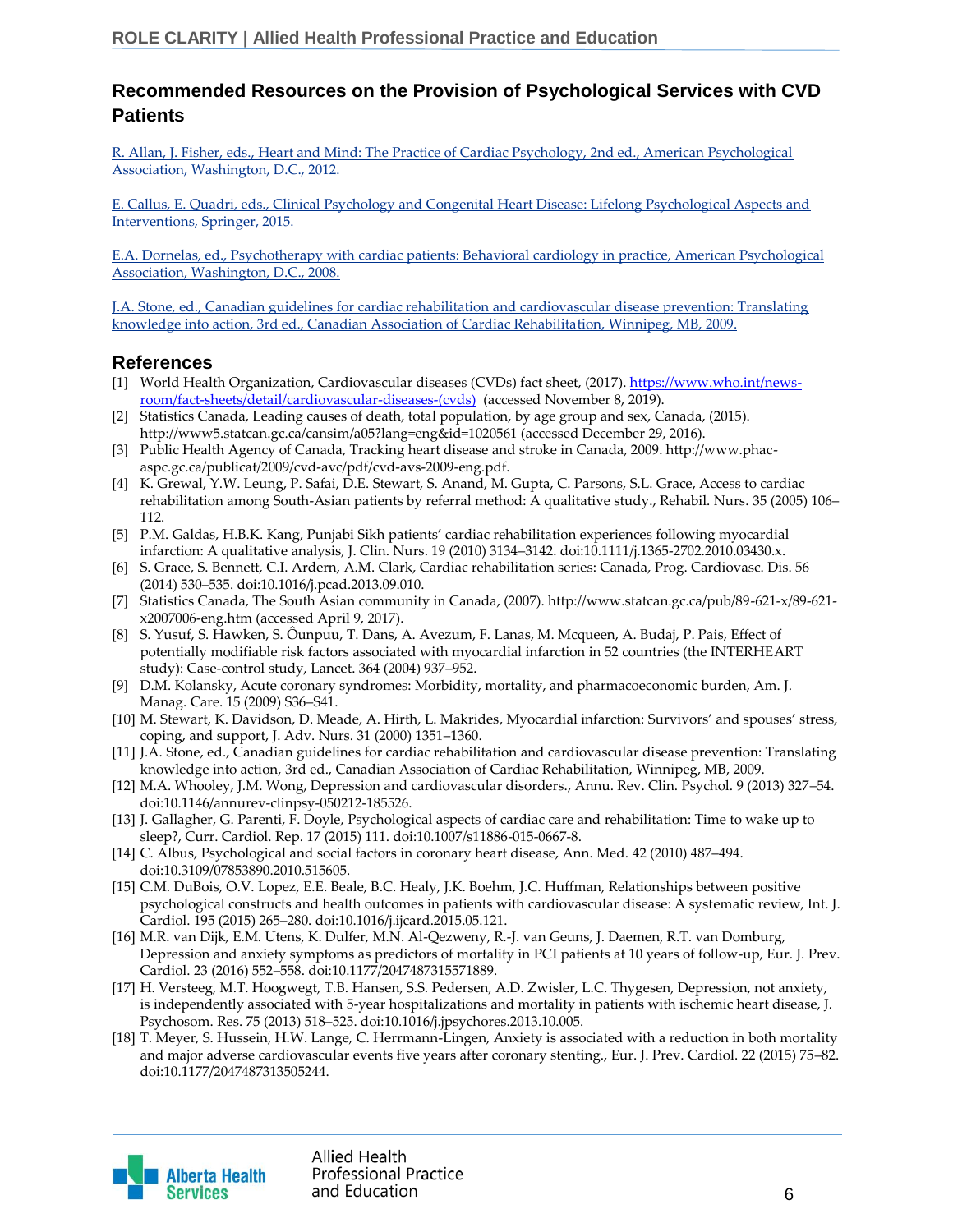- [19] C.R. Rouleau, K. Toivonen, S. Aggarwal, R. Arena, T.S. Campbell, The association between insomnia symptoms and cardiovascular risk factors in patients who complete outpatient cardiac rehabilitation, Sleep Med. 32 (2017) 201–207. doi:10.1016/j.sleep.2017.01.005.
- [20] O. Itani, M. Jike, N. Watanabe, Y. Kaneita, Short sleep duration and health outcomes: A systematic review, metaanalysis and meta-regression, Sleep Med. (2016). doi:10.1016/j.sleep.2016.08.006.
- [21] F. Sofi, F. Cesari, A. Casini, C. Macchi, R. Abbate, G.F. Gensini, Insomnia and risk of cardiovascular disease: a meta-analysis, Eur. J. Prev. Cardiol. 21 (2014) 57–64. doi:10.1177/2047487312460020.
- [22] Q. He, P. Zhang, G. Li, H. Dai, J. Shi, The association between insomnia symptoms and risk of cardio-cerebral vascular events: A meta-analysis of prospective cohort studies, Eur. J. Prev. Cardiol. (2017) 204748731770204. doi:10.1177/2047487317702043.
- [23] J.H. Lichtman, E.S. Froelicher, J.A. Blumenthal, R.M. Carney, L. V. Doering, N. Frasure-Smith, K.E. Freedland, A.S. Jaffe, E.C. Leifheit-Limson, D.S. Sheps, V. Vaccarino, L. Wulsin, Depression as a risk factor for poor prognosis among patients with acute coronary syndrome: Systematic review and recommendations: A scientific statement from the American Heart Association, Circulation. 129 (2014) 1350–1369. doi:10.1161/CIR.0000000000000019.
- [24] J.H. Lichtman, J.T. Bigger, J.A. Blumenthal, N. Frasure-Smith, P.G. Kaufmann, F. Lespérance, D.B. Mark, D.S. Sheps, C.B. Taylor, E.S. Froelicher, Recommendations for Screening , Referral , and Treatment A Science Advisory From the American Heart Association Prevention Committee of the Council on Cardiovascular Nursing , Council on Clinical, Circulation. 118 (2008) 1768–1775. doi:10.1161/CIRCULATIONAHA.108.190769.
- [25] A. Compare, E. Germani, R. Proietti, D. Janeway, Clinical psychology and cardiovascular disease: An up-to-date clinical practice review for assessment and treatment of anxiety and depression, Clin. Pract. Epidemiol. Ment. Heal. 7 (2011) 148–156.
- [26] D.L. Hare, C.R. Davis, Cardiac Depression Scale: validation of a new depression scale for cardiac patients., J. Psychosom. Res. 40 (1996) 379–86. doi:10.1016/0022-3999(95)00612-5.
- [27] M.C. Visser, P.J. Koudstaal, R.A.M. Erdman, J.W. Deckers, J. Passchier, J. Van Gijn, D.E. Grobbee, Measuring quality of life in patients with myocardial infarction or stroke: A feasibility study of four questionnaires in the Netherlands, J. Epidemiol. Community Health. 49 (1995). doi:10.1136/jech.49.5.513.
- [28] Q.-R. Young, M. Nguyen, S. Roth, A. Broadberry, M.H. Mackay, Single-item measures for depression and anxiety: Validation of the Screening Tool for Psychological Distress in an inpatient cardiology setting., Eur. J. Cardiovasc. Nurs. 14 (2015) 544–551. doi:10.1177/1474515114548649.
- [29] Richards, S. H., Anderson, L., Jenkinson, C. E., Whalley, B., Rees, K., Davies, P., ... & Taylor, R. S. (2017). Psychological interventions for coronary heart disease. Cochrane Database of Systematic Reviews.
- [29] B. Whalley, D.R. Thompson, R.S. Taylor, Psychological interventions for coronary heart disease: Cochrane systematic review and meta-analysis, Int. J. Behav. Med. 21 (2014) 109–121. doi:10.1007/s12529-012-9282-x.
- [30] National Institute for Health and Care Excellence, Secondary prevention in primary and secondary care for patients following a myocardial infarction: NICE clinical guideline 172, 2013. guidance.nice.org.uk/cg172.
- [31] S.C. Smith, E.J. Benjamin, R.O. Bonow, L.T. Braun, M.A. Creager, B.A. Franklin, R.J. Gibbons, S.M. Grundy, L.F. Hiratzka, D.W. Jones, D.M. Lloyd-Jones, M. Minissian, L. Mosca, E.D. Peterson, R.L. Sacco, J. Spertus, J.H. Stein, K.A. Taubert, AHA/ACCF secondary prevention and risk reduction therapy for patients with coronary and other atherosclerotic vascular disease: 2011 update: A guideline from the American Heart Association and American College of Cardiology Foundation, Circulation. 124 (2011) 2458–2473. doi:10.1161/CIR.0b013e318235eb4d.
- [32] J.L. Anderson, C.D. Adams, E.M. Antman, C.R. Bridges, R.M. Califf, D.E. Casey, W.E. Chavey, F.M. Fesmire, J.S. Hochman, T.N. Levin, A.M. Lincoff, E.D. Peterson, P. Theroux, N.K. Wenger, R.S. Wright, S.C. Smith, A.K. Jacobs, C.D. Adams, J.L. Anderson, E.M. Antman, J.L. Halperin, S.A. Hunt, H.M. Krumholz, F.G. Kushner, B.W. Lytle, R. Nishimura, J.P. Ornato, R.L. Page, B. Riegel, ACC/AHA 2007 guidelines for the management of patients with unstable angina/non–ST-elevation myocardial infarction, J. Am. Coll. Cardiol. 50 (2007) e1–e157. doi:10.1016/j.jacc.2007.02.013.
- [33] World Health Organization, Rehabilitation after cardiovascular diseases, with special emphasis on developing countries, in: WHO Tech. Rep. Ser., World Health Organization, Geneva, 1993: p. 831. http://whqlibdoc.who.int/trs/WHO\_TRS\_831.pdf.
- [34] C.J. Lavie, A.R. Menezes, A. De Schutter, R. V. Milani, J.A. Blumenthal, Impact of cardiac rehabilitation and exercise training on psychological risk factors and subsequent prognosis in patients with cardiovascular disease, Can. J. Cardiol. 32 (2016) S365–S373. doi:10.1016/j.cjca.2016.07.508.
- [35]L.L. Watkins, P.J. Smith, B.M. Hoffman, C.V.F.O. Hayer, S. Mabe, J. Johnson, P.M. Doraiswamy, W. Jiang, D.D. Schocken, Exercise and pharmacological treatment of depressive symptoms in patients with coronary heart disease, J. Am. Coll. Cardiol. 60 (2012).
- [36] D.A. Alter, B. Yu, R.R. Bajaj, P.I. Oh, Relationship between cardiac rehabilitation participation and health service expenditures within a universal health care system, Mayo Clin. Proc. 92 (2017) 500–511. doi:10.1016/j.mayocp.2016.12.024.
- [37] B. Rauch, C.H. Davos, P. Doherty, D. Saure, M.-I. Metzendorf, A. Salzwedel, H. Vo ller, K. Jensen, J.-P. Schmid, The prognostic effect of cardiac rehabilitation in the era of acute revascularisation and statin therapy: A